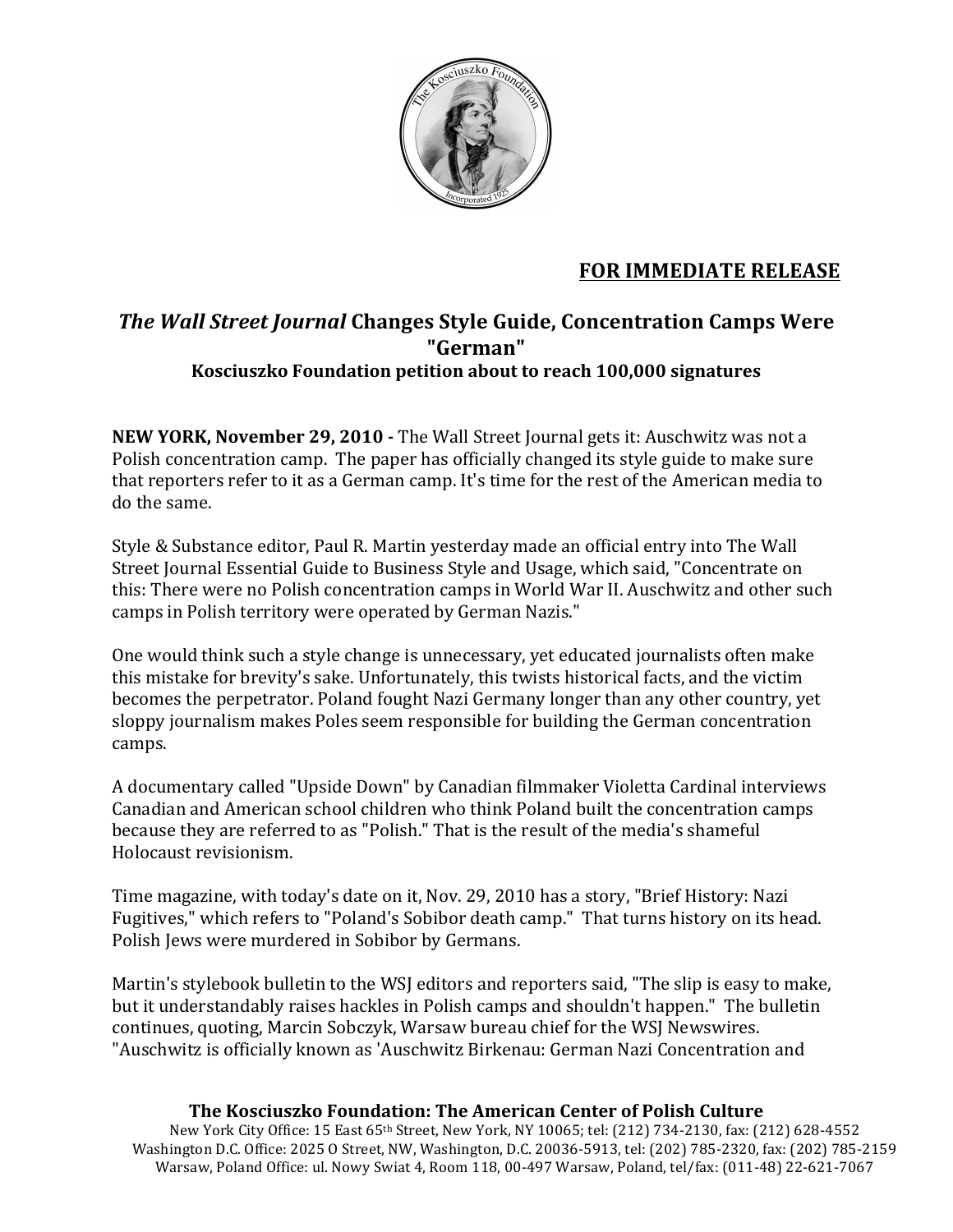

Extermination Camp.' He adds, "There's an old argument that Auschwitz was operated on Polish soil, and therefore that it's fair to say it was a Polish camp. However, it's also false. During WWII, the Polish state existed only as a mostly London-based government in exile and didn't control any territory during the war. What's more, Nazi Germany insisted Auschwitz wasn't even occupied, but an inseparable part of the Reich. In October 1939, Nazi Germany annexed the Polish town of Oswiecim, renamed it Auschwitz and incorporated it into its gau (province) of Oberschlesien (Upper Silesia) as part of the Landkreis (county) of Bielitz. The Auschwitz concentration camp was therefore on the territory of the Reich."

This is exactly why I posted a petition on The Kosciuszko Foundation's web site, requesting newspapers to "include entries in their stylebooks requiring news stories to be historically accurate, using the official name of all 'German concentration camps in Nazi-occupied Poland.""

Now that The Wall Street Journal has made this style change, the paper will be removed from the petition, which has been signed by nearly 100,000 people in less than one month. Some of the signers include, Nobel Peace Prize Laureate Lech Walesa, Chief Rabbi of Poland Michael Schudrich, Dr. Zbigniew Brzezinski, Oxford historian Norman Davies, Oscarwinning composer Jan A.P. Kaczmarek, Foreign Minister of Poland Radoslaw Sikorski, American Jewish Committee Executive Director David Harris, Congresswoman Marcy Kaptur, and Piotr Cywinski, Director of Auschwitz-Birkenau Memorial and Museum Site.

The fact that Mr. Cywinski has signed the petition and spoken out on this issue should get through to editors around the world.

Two weeks ago, Poland's Court of Appeals ruled that the publisher of the German newspaper Die Welt can be sued for using the phrase "Polish concentration camp" when writing about German concentration camps built in Poland by the Nazis. The Polish foreign ministry is considering filing a lawsuit.

It is particularly distasteful for German newspapers to use this phrase, because these camps were designed and built using German engineering. Shifting blame onto Poles for this is unforgiveable, and at some point, running corrections in the next day's paper will not be enough. German newspapers and the German wire service, Deutsche Presse Agentur, must also change their style guides.

While The New York Times has printed corrections after it uses this erroneous phrase, it has yet to make an official entry into its stylebook. The Associated Press has also yet to

### **The Kosciuszko Foundation: The American Center of Polish Culture**

New York City Office: 15 East 65th Street, New York, NY 10065; tel: (212) 734-2130, fax: (212) 628-4552 Washington D.C. Office: 2025 O Street, NW, Washington, D.C. 20036-5913, tel: (202) 785-2320, fax: (202) 785-2159 Warsaw, Poland Office: ul. Nowy Swiat 4, Room 118, 00-497 Warsaw, Poland, tel/fax: (011-48) 22-621-7067